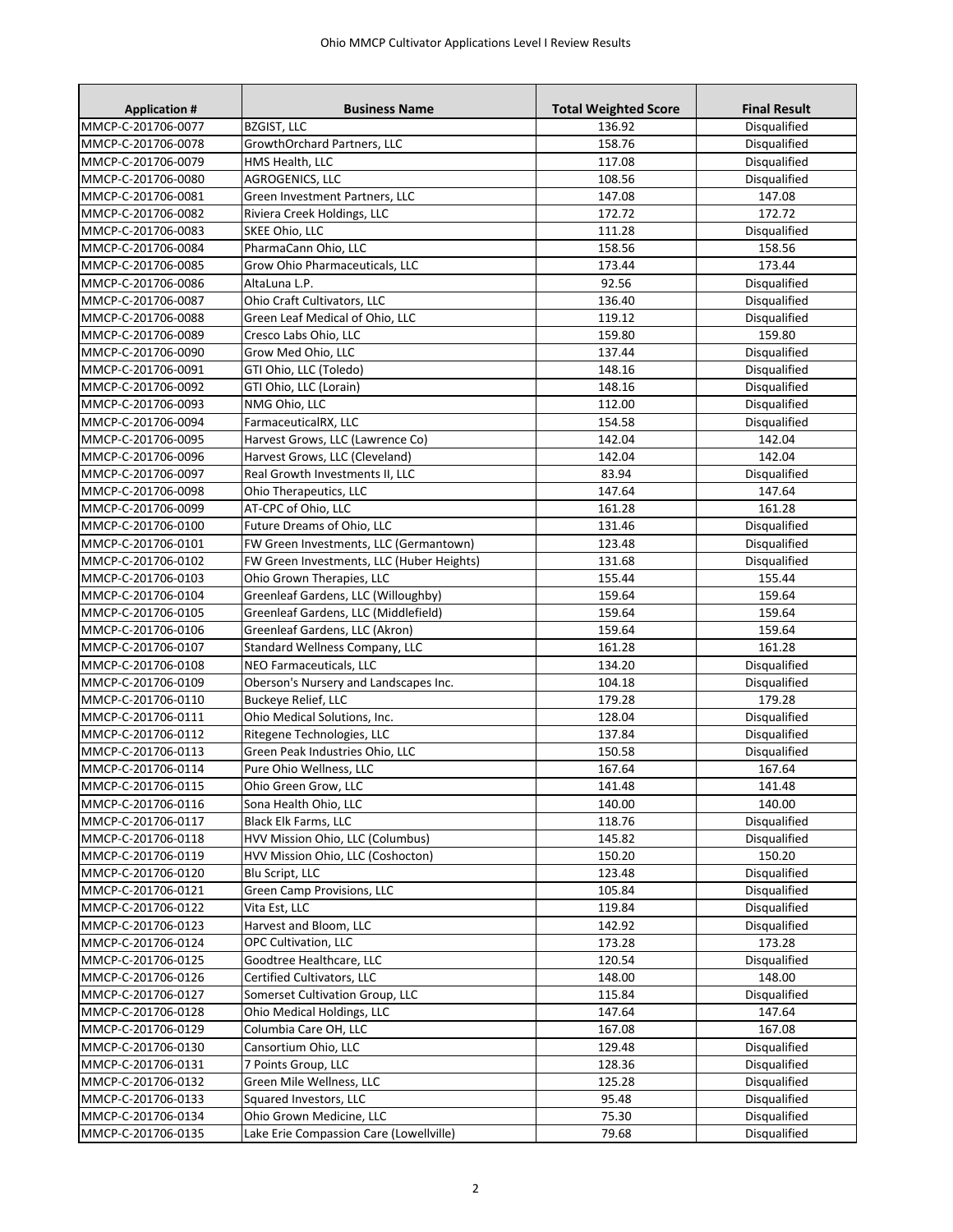| <b>Application #</b> | <b>Business Name</b>                       | <b>Total Weighted Score</b> | <b>Final Result</b> |
|----------------------|--------------------------------------------|-----------------------------|---------------------|
| MMCP-C-201706-0136   | Lake Erie Compassion Care (Toledo)         | 79.68                       | Disqualified        |
| MMCP-C-201706-0137   | Nature's Apex, LLC                         | 123.50                      | Disqualified        |
| MMCP-C-201706-0138   | Mahoning Valley Agriculture, LLC           | 129.64                      | Disqualified        |
| MMCP-C-201706-0139   | <b>Buckeye Botanicals, LLC</b>             | 111.84                      | Disqualified        |
| MMCP-C-201706-0140   | Schottenstein Aphria, LLC                  | 127.44                      | Disqualified        |
| MMCP-C-201706-0141   | Agri-Med Enterprises, Inc                  | 112.90                      | Disqualified        |
| MMCP-C-201706-0142   | Ohio Grows, Inc                            | 96.20                       | Disqualified        |
| MMCP-C-201706-0143   | Sanctuary Medicinals of Ohio, LLC          | 104.06                      | Disqualified        |
| MMCP-C-201706-0144   | Parma Wellness Center, LLC                 | 153.08                      | 153.08              |
| MMCP-C-201706-0145   | AFS Cultivation, LLC                       | 120.36                      | Disqualified        |
| MMCP-C-201706-0146   | Ohio Leaf Relief, LLC                      | 141.48                      | 141.48              |
| MMCP-C-201706-0147   | Terradiol Ohio, LLC                        | 165.48                      | 165.48              |
| MMCP-C-201706-0148   | Quest Wellness Ohio, LLC (Youngstown)      | 138.04                      | Disqualified        |
| MMCP-C-201706-0149   | Quest Wellness Ohio, LLC (Columbus)        | 133.66                      | Disqualified        |
| MMCP-C-201706-0150   | Ohio Green Systems, LLC                    | 112.76                      | Disqualified        |
| MMCP-C-201706-0151   | MJRN MEDICAL, LLC                          | 80.70                       | Disqualified        |
| MMCP-C-201706-0152   | Patient Relief of Ohio, LLC                | 127.28                      | Disqualified        |
| MMCP-C-201706-0153   | Trillium Holdings, Inc                     | 147.84                      | 147.84              |
| MMCP-C-201706-0154   | PalliaTech Ohio, LLC (London)              | 136.56                      | 136.56              |
| MMCP-C-201706-0155   | PalliaTech Ohio, LLC (Woodlawn)            | 136.56                      | 136.56              |
| MMCP-C-201706-0156   | PalliaTech Ohio, LLC (Cincinnati)          | 136.56                      | 136.56              |
| MMCP-C-201706-0157   | Health for Life Ohio, LLC                  | 148.04                      | 148.04              |
| MMCP-C-201706-0158   | Ohio Care & Wellness. LLC                  | 140.56                      | 140.56              |
| MMCP-C-201706-0159   | TKO OC, LLC (Cleveland)                    | 106.92                      | Disqualified        |
| MMCP-C-201706-0160   | TKO OC, LLC (Canton)                       | 110.92                      | Disqualified        |
| MMCP-C-201706-0161   | J-RS Development, LLC                      | 54.42                       | Disqualified        |
| MMCP-C-201706-0162   | Under the Water Tower, LLC                 | 121.28                      | Disqualified        |
| MMCP-C-201706-0163   | The Harvest Foundation of Ohio, LLC        | 132.20                      | 132.20              |
| MMCP-C-201706-0164   | Northwest Logistics, LLC                   | 71.66                       | Disqualified        |
| MMCP-C-201706-0165   | Hanging Gardens OH, LLC                    | 140.72                      | 140.72              |
| MMCP-C-201706-0166   | Silphium Grow, LLC                         | 145.28                      | 145.28              |
| MMCP-C-201706-0167   | Growing Wellness, LLC                      | 122.00                      | Disqualified        |
| MMCP-C-201706-0168   | Mandino Supply, LTD                        | 108.76                      | Disqualified        |
| MMCP-C-201706-0169   | CannaMed Therapeutics, LLC                 | 141.68                      | 141.68              |
| MMCP-C-201706-0170   | OH-GRO, LLC                                | 119.86                      | Disqualified        |
| MMCP-C-201706-0171   | OrChaim Cultivation, LLC                   | 90.74                       | Disqualified        |
| MMCP-C-201706-0172   | Greenhouse Organic Development Corporation | 74.00                       | Disqualified        |
| MMCP-C-201706-0173   | Central Ohio Medicinal Farms, LLC          | 134.22                      | Disqualified        |
| MMCP-C-201706-0174   | Happydale Farms, LLC                       | 106.88                      | Disqualified        |
| MMCP-C-201706-0175   | Justice Grown Ohio, LLC                    | 135.28                      | Disqualified        |
| MMCP-C-201706-0176   | Farms of Riverside, LLC                    | 100.94                      | Disqualified        |
| MMCP-C-201706-0177   | Atrium Enterprises, LLC                    | 110.54                      | Disqualified        |
| MMCP-C-201706-0178   | Qualitative Health Solutions, LLC          | 129.68                      | Disqualified        |
| MMCP-C-201706-0179   | Appalachian Pharm Products, LLC            | 128.72                      | Disqualified        |
| MMCP-C-201706-0180   | Solomon Cultivation Corporation            | 85.68                       | Disqualified        |
| MMCP-C-201706-0181   | Mahoning River Corridor Pharm, LLC         | 55.08                       | Disqualified        |
| MMCP-C-201706-0182   | CannAscend Ohio, LLC                       | 132.72                      | Disqualified        |
| MMCP-C-201706-0183   | Canna Euclid, LLC                          | 94.78                       | Disqualified        |
| MMCP-C-201706-0184   | Ohio Relief, LLC                           | 109.26                      | Disqualified        |
| MMCP-C-201706-0185   | Piedmont MedMar, LLC                       | 107.50                      | Disqualified        |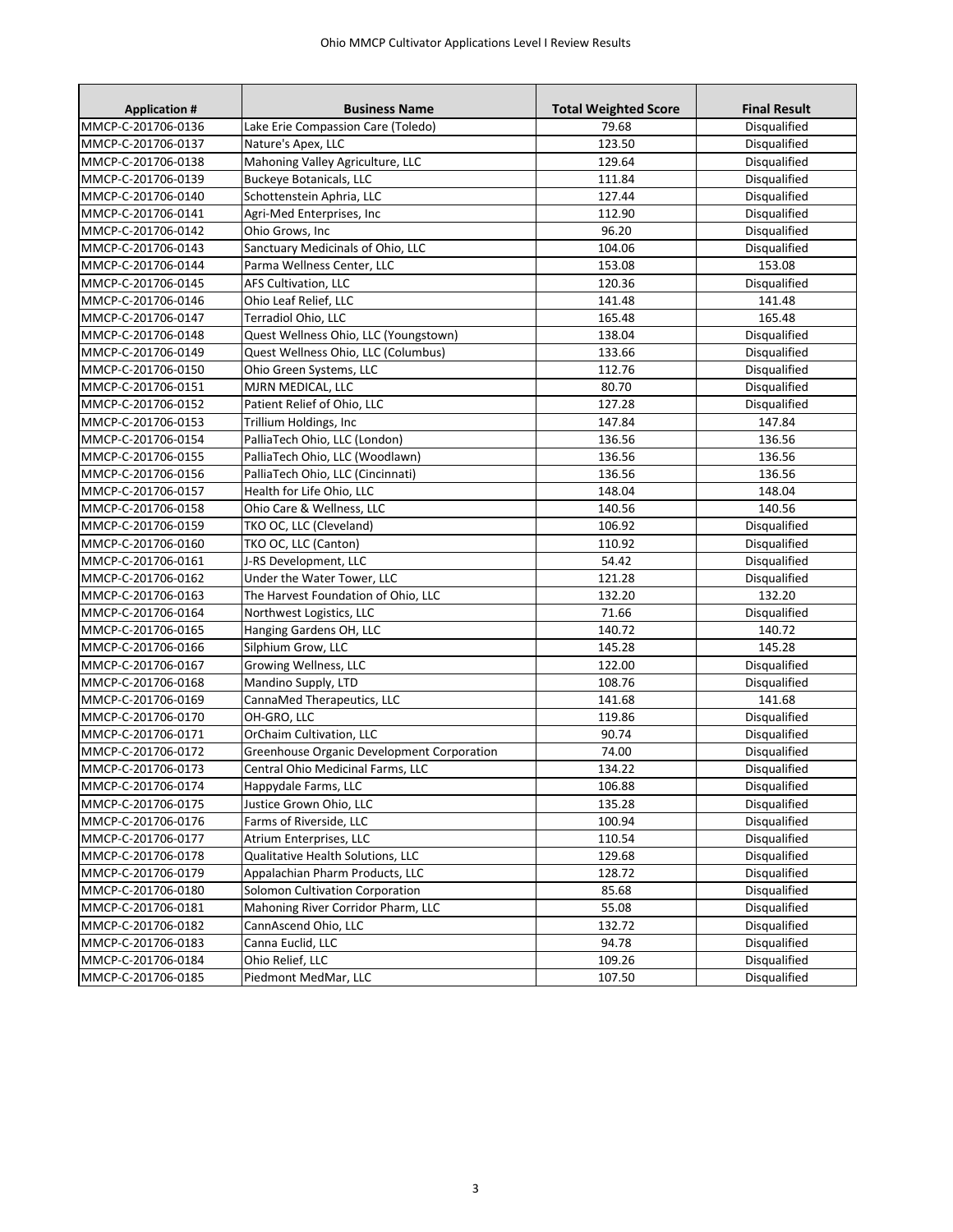|                      |                                           | <b>Total Weighted</b> |                     |
|----------------------|-------------------------------------------|-----------------------|---------------------|
| <b>Application #</b> | <b>Business Name</b>                      | <b>Score</b>          | <b>Final Result</b> |
| MMCP-C-201706-0001   | RSLBC, LLC                                | 77.08                 | Disqualified        |
| MMCP-C-201706-0002   | Legally Rooted                            | (8.74)                | Disqualified        |
| MMCP-C-201706-0003   | Paragon Development Group, LLC            | 154.56                | 154.56              |
| MMCP-C-201706-0004   | P & M Organics, LLC                       | (268.04)              | Disqualified        |
| MMCP-C-201706-0005   | <b>Buckeye Pharms, LLC</b>                | 143.28                | Disqualified        |
| MMCP-C-201706-0006   | Ohio Greenland, Inc.                      | 107.48                | Disqualified        |
| MMCP-C-201706-0007   | Silver Rapids, LLC                        | 131.64                | Disqualified        |
| MMCP-C-201706-0008   | Marlentip Industries, LLC                 | 102.20                | Disqualified        |
| MMCP-C-201706-0009   | Cielo Jardin, LLC                         | 167.28                | Disqualified        |
| MMCP-C-201706-0010   | Fire Rock Ltd (Akron)                     | 178.92                | 178.92              |
| MMCP-C-201706-0011   | Fire Rock Ltd (Columbus)                  | 178.92                | 178.92              |
| MMCP-C-201706-0012   | Fire Rock Ltd (Canton)                    | 178.92                | 178.92              |
| MMCP-C-201706-0013   | Agri-Med Ohio, LLC                        | 156.60                | 156.60              |
| MMCP-C-201706-0014   | DRD Medical, LLC                          | 6.20                  | Disqualified        |
| MMCP-C-201706-0015   | Galenas, LLC                              | 148.92                | 148.92              |
| MMCP-C-201706-0016   | PureLeaf, LLC                             | 128.00                | Disqualified        |
| MMCP-C-201706-0017   | FN Group Holdings, LLC                    | 176.76                | 176.76              |
| MMCP-C-201706-0018   | Farm Zero, LLC                            | 45.08                 | Disqualified        |
| MMCP-C-201706-0019   | <b>BLD Agrology, LLC</b>                  | 103.98                | Disqualified        |
| MMCP-C-201706-0020   | Paradise Farms, LLP                       | 20.52                 | Disqualified        |
| MMCP-C-201706-0021   | Canapa Supply, Inc.                       | 118.70                | Disqualified        |
| MMCP-C-201706-0022   | Buckeye Leaf, LLC                         | 129.44                | Disqualified        |
| MMCP-C-201706-0023   | NatureHouse, LLC                          | 83.98                 | Disqualified        |
| MMCP-C-201706-0024   | Crataegus, LLC                            | 74.70                 | Disqualified        |
| MMCP-C-201706-0025   | Farkas Farms, LLC                         | 143.08                | 143.08              |
| MMCP-C-201706-0026   | TFO, LLC                                  | 81.48                 | Disqualified        |
| MMCP-C-201706-0027   | Ancient Roots, LLC                        | 168.76                | 168.76              |
| MMCP-C-201706-0028   | Ohio Marijuana Supply, LLC                | 113.84                | Disqualified        |
| MMCP-C-201706-0029   | American Cannabis Enterprises, LLC        | 70.32                 | Disqualified        |
| MMCP-C-201706-0030   | Certified Pharmaceuticals, LLC (Newark)   | 120.00                | Disqualified        |
| MMCP-C-201706-0031   | Certified Pharmaceuticals, LLC (Columbus) | 115.62                | Disqualified        |
| MMCP-C-201706-0032   | <b>Botanical Boutique, LLC</b>            | 127.66                | Disqualified        |
| MMCP-C-201706-0033   | O Meds, LLC                               | 85.12                 | Disqualified        |
| MMCP-C-201706-0034   | Mer-It Releaf, Ltd.                       | 87.44                 | Disqualified        |
| MMCP-C-201706-0035   | OhiGrow, LLC                              | 168.76                | 168.76              |
| MMCP-C-201706-0036   | Clean Green Farms, LLC                    | 100.36                | Disqualified        |
| MMCP-C-201706-0037   | Fortuity, LLC                             | 68.22                 | Disqualified        |
| MMCP-C-201706-0038   | <b>Mother Grows Best</b>                  | 172.00                | 172.00              |
| MMCP-C-201706-0039   | Capital City Medicinal, LLC               | 58.70                 | Disqualified        |
| MMCP-C-201706-0040   | <b>Green Health and Wellness</b>          | 19.28                 | Disqualified        |
| MMCP-C-201706-0041   | Grow Vinton, LLC                          | 83.24                 | Disqualified        |
| MMCP-C-201706-0042   | Pure OH, LLC                              | 157.28                | Disqualified        |
| MMCP-C-201706-0043   | Chloris CC, LLC                           | 84.34                 | Disqualified        |
| MMCP-C-201706-0044   | Ohio Wellness Cultivators, LLC            | 94.00                 | Disqualified        |
| MMCP-C-201706-0045   | Kenneth Arlen Lowery                      | 19.42                 | Disqualified        |
| MMCP-C-201706-0046   | CBDJ, LLC                                 | 59.96                 | Disqualified        |
| MMCP-C-201706-0047   | Ohio Valley Responsible Cultivators       | 136.92                | Disqualified        |
| MMCP-C-201706-0048   | Med-Treez, Inc.                           | 41.46                 | Disqualified        |
| MMCP-C-201706-0049   | RG Farms, LLC                             | 71.98                 | Disqualified        |